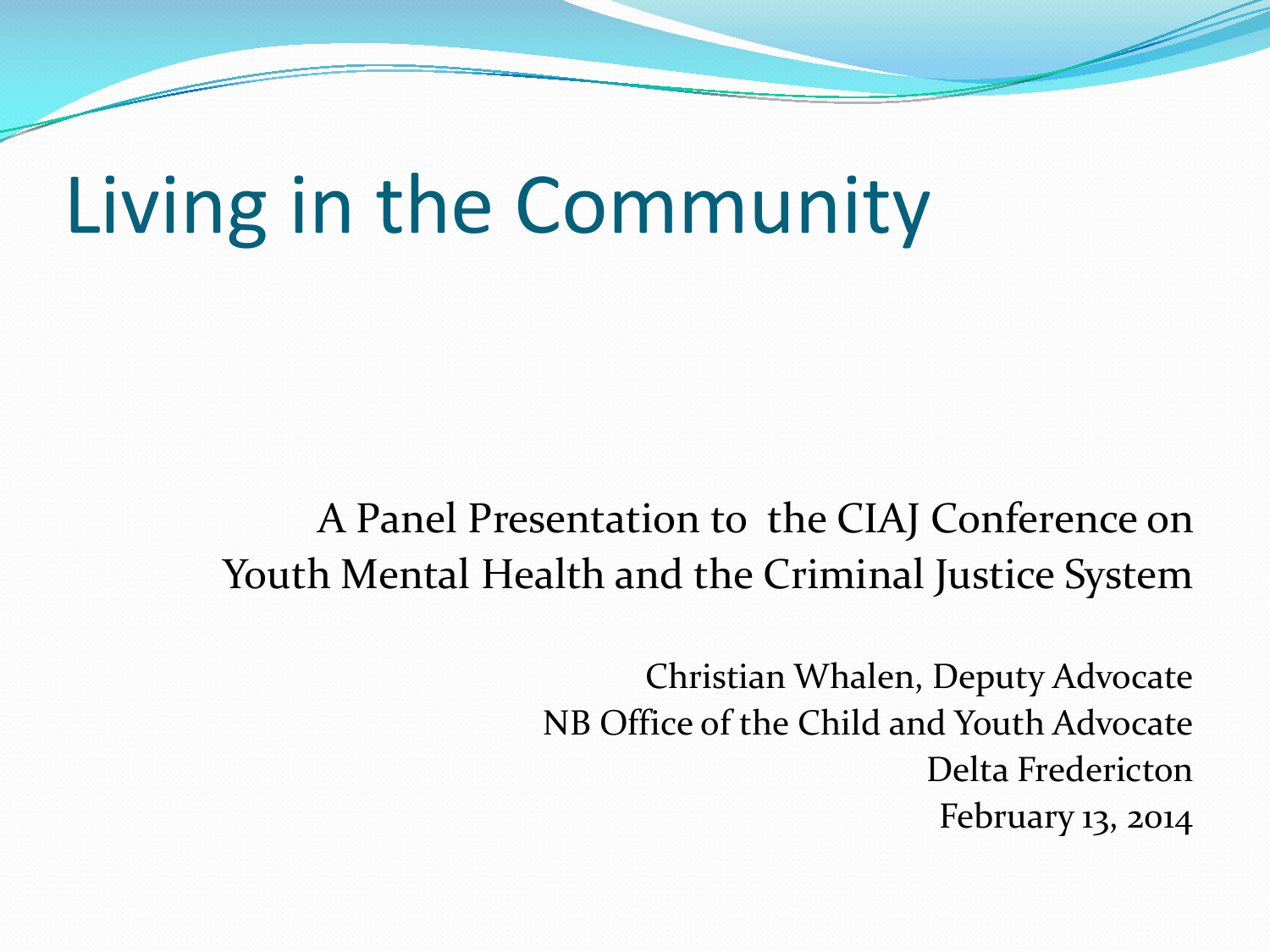# **Outline**

- The Role of the Child and Youth Advocate and when to refer your Client
- A Child Rights Based Approach to Advocacy
	- Use of the UN Convention on the Rights of the Child
	- Child Rights Impact Assessments in N.B.
	- The Child Rights and Well-being Framework
	- A new focus on Art. 19 preventing violence to children
- Proposals for Youth Mental Health Policy Reform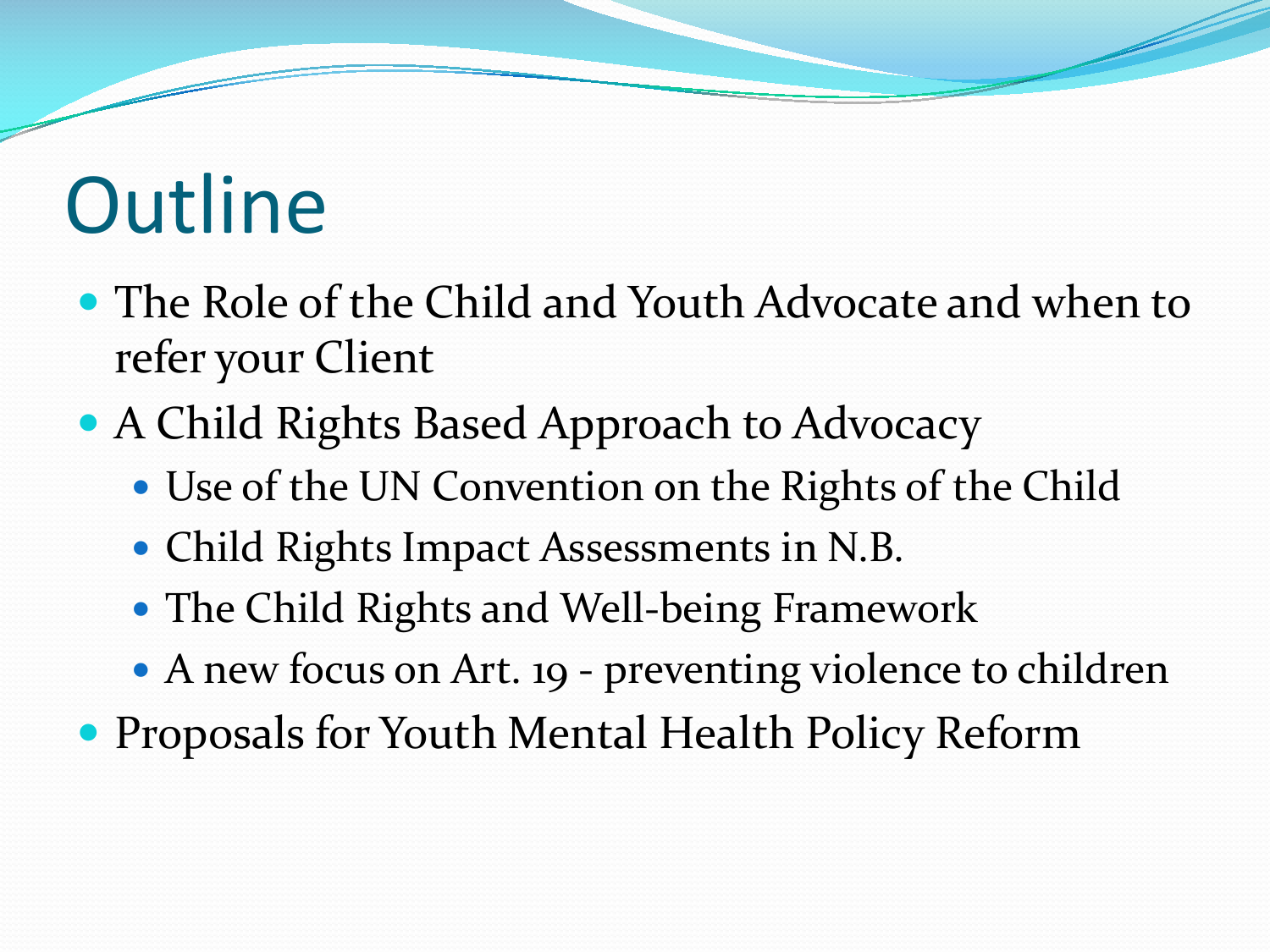# How the Advocate's Process Can Assist your Client

- 12 year old facing charges by school authorities for the first time
- 14 year old girl in group home is a « runner »
- 18 year old NCR youth assault with a notebook
- When to refer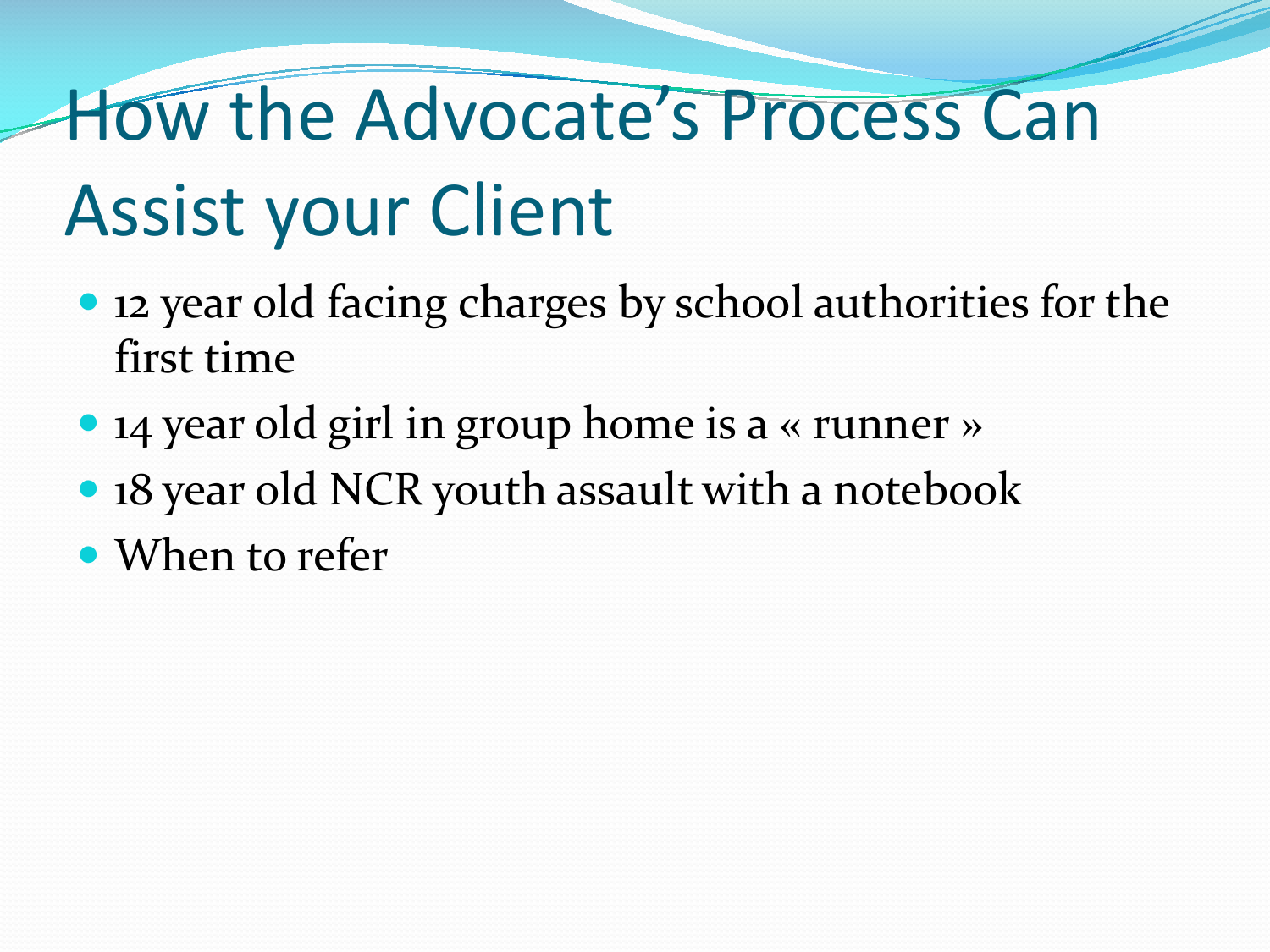### A Child Rights Based Approach to Advocacy

- Use of the UN Convention on the Rights of the Child
- Child Rights Impact Assessments in N.B.
- The Child Rights and Well-being Framework
- 3rd Annual Summer Course on the Rights of the Child
- Rights Respecting Schools
- A new focus on Art. 19 preventing harm to children
- CBA Children's Law Committee & UNCRC Sub-committee
- Supreme Court's use of the Convention as an interpretive guide:
	- Baker v. Minister of Citizenship and Immigration 1999
	- A.C. v. Manitoba (Dir. of Child and Family Services) 2009
	- A.B. v Bragg Communications Inc. 2012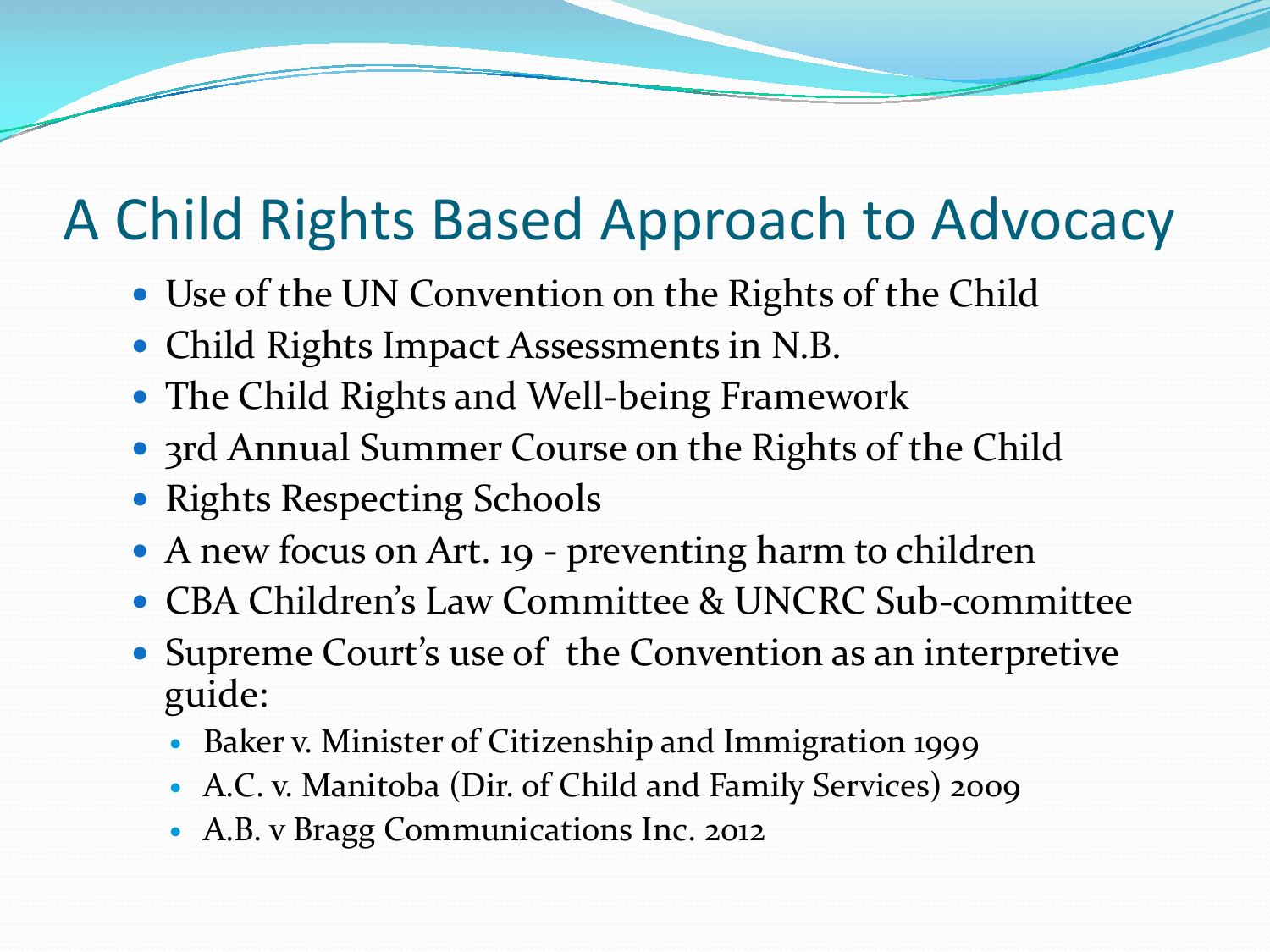# Proposals for Youth Mental Health Policy Reform

- Integrated Service Delivery Connecting the Dots, 2008
- Centre of Excellence for Complex Needs Youth Connecting the Dots, 2008 & Staying Connected, 2011
- New Brunswick Network of Excellence with DOTS-NB
- Adolescent Mental Health Research Chair
- Mental Health Mobile Crisis Units
- Youth Intervention and Diversion through Community CPOs
- PEER 126 & Safe spaces for youth to connect with care
- (CAR model) Keeping youth connected and engaged in learning
- Full implementation of YCJA
	- Youth Justice Committees, s. 18
	- Judicial Conferences, s. 19
	- Improved YCJA pre-charge screening, s. 23
	- Improved Social Welfare Practice Standards for Youth in care facing charges.